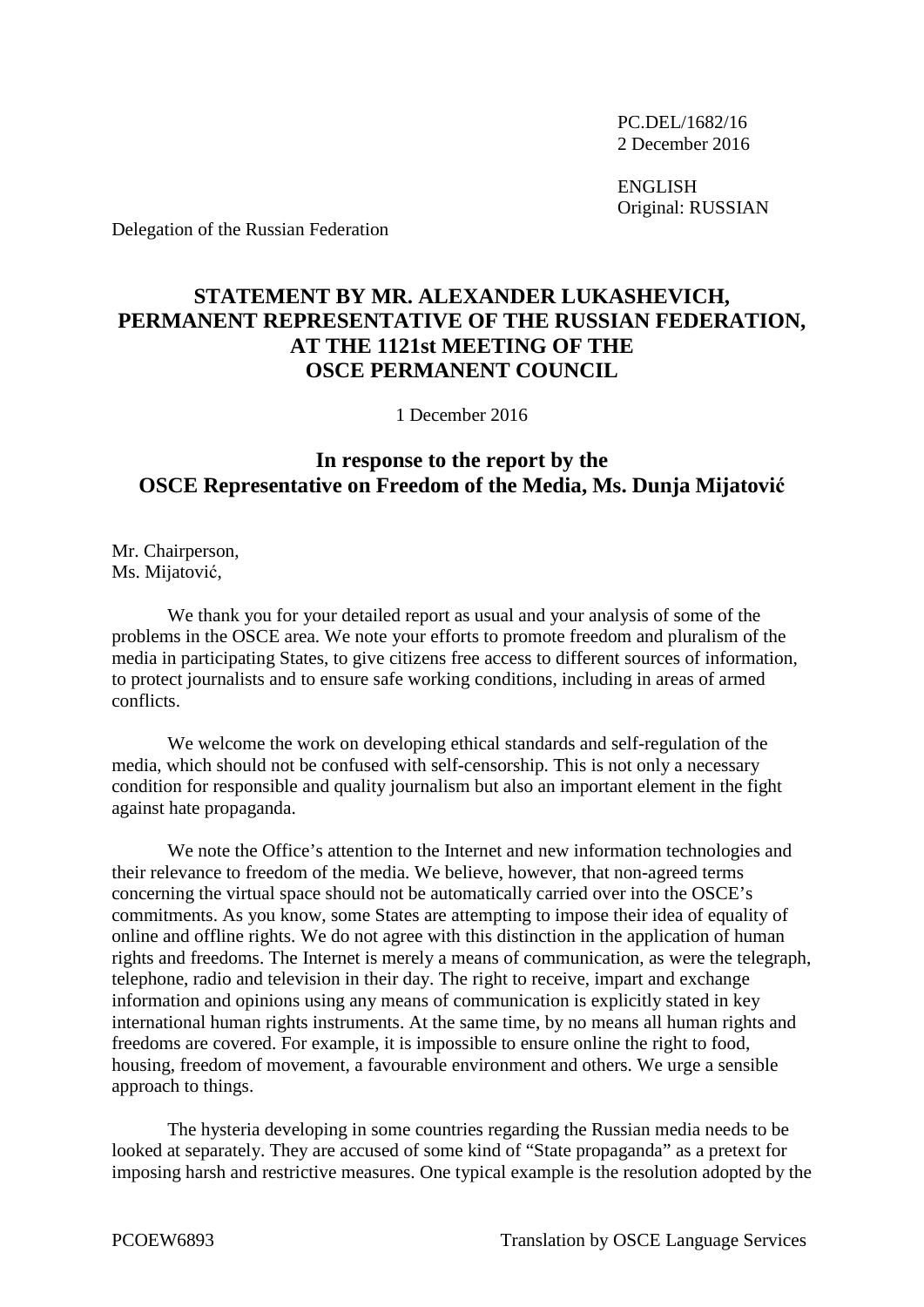European Parliament on 23 November on European Union strategic communication to counteract propaganda against it by third parties, which explicitly sets itself the task of opposing Russian media. This is an attempt to punish them for broadcasting an objective point of view that the authorities consider undesirable, which is in fundamental conflict with the OSCE's democratic principles and commitments. We already raised this issue at the last Permanent Council meeting and received a most unsatisfactory reply from the European Union representative.

The arbitrary labelling of media as the "mouthpiece of propaganda" serves as justification for exerting pressure, suspending broadcasts, closures and other restrictive measures contrary to the norms of international law. Ms. Mijatović has repeatedly emphasized that propaganda, if indeed that is what it is, should be opposed by presenting other points of view for the public to judge. This is achieved by guaranteeing diverse sources of information and free access to them and not by prohibitions and primitive mud-slinging. However, we continue to hear the tired rubber-stamped phrases and aggressive rhetoric of the Cold War – in other words, the same propaganda. This won't get us anywhere.

There are problems with freedom of expression and freedom of the media practically throughout the entire OSCE area. We have drawn the attention of the Permanent Council on several occasions to the persecution of journalists in Ukraine, the United Kingdom, the United States of America, France, Latvia, Lithuania, Estonia, Poland, the Czech Republic and other European Union countries. The OSCE Representative on Freedom of the Media has also spoken frequently of them. However, not once have we heard concerns about the situation in these countries being expressed by the representatives of the United States of America and the Member States of the European Union. We have here a case of double standards.

For its part, Russia will continue to pay particular attention to the protection of journalists and media pluralism. We have submitted a draft on this issue for the OSCE Ministerial Council meeting in Hamburg.

## Mr. Chairperson,

I am obliged to respond to the statements by the representatives of the European Union, the United States of America and Ukraine.

We shall discuss the question of Ukraine again in detail today. I should like merely to say that we have given repeated explanations about the case of Roman Sushchenko. He is being detained not for journalistic activities, which he was not officially carrying out, but for espionage.

I should now like to turn to the Federal Law on Combating Extremist Activity, the application of which the representative of the United States of America has complained about. The Law was adopted in 2002 and amended in 2016 to protect human rights and freedoms and the basic principles of the constitutional system and safeguard the integrity and security of the Russian Federation. Articles 8, 11 and 12 of the Law are relevant to our discussion. They deal with the inadmissibility of disseminating extremist material via the media and their use for extremist activities, media responsibility for the dissemination of extremist material, and the inadmissibility of using public communications networks for extremist activities. The substance is clear. The Law is not in any way discriminatory. The